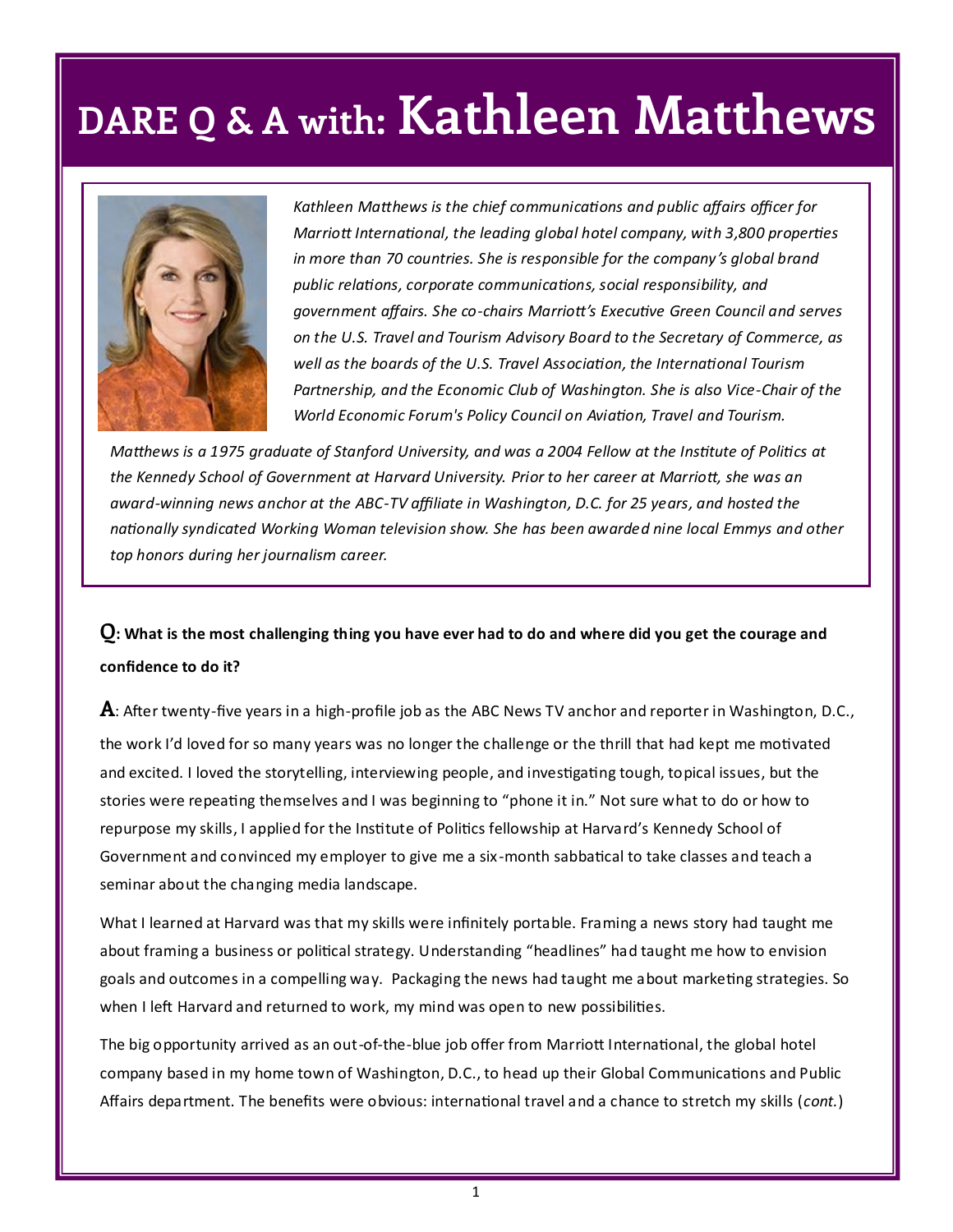**A:** (*cont.*) and be reborn in a second career. But there were obvious risks. I had never worked in business, except in an editorial function, so I didn't know about budgets or business plans. I had never managed people, just collaborated as part of a big news team. Taking the job would mean taking myself off television, where I had been a fixture on the nightly news for more than two decades, and was a popular news anchor. Was I ready to give up a position where I was successful to risk failure? Would I miss being on TV every night and hate anonymity?

My kids, then in their teens, were split. The oldest encouraged me to take the leap, to tap all my skills and potential. The other two said I was crazy to give up a job that so many people coveted. My husband was the tie-breaker. "Eventually, you'll have to get off TV, either because you get fired or get too old for your

audience. Quit while you're at the top of your game."

**"Being honest about who I was and what I could—and could not—do was important."**

He was right. I was so fortunate to find a CEO willing to invest in me and offer me an opportunity to reinvent myself. It took courage and firm resolve to tell my TV bosses that I was leaving, because they didn't want to lose a popular news anchor they had helped make famous through publicity and on-air visibility. But once I imagined a new life, there was no turning back.

It also took honesty in sharing my vulnerabilities with my new boss. But taking a page from journalism, where the truth is paramount, I was transparent about my lack of business and management experience.

Being honest about who I was and what I could—and could not—do was important. But my new boss saw unique talents in me that were lacking in his organization, and so he shared the risk with me. I took the leap, and today when people ask me whether I miss television, I quickly and honestly say, "Not one bit."

#### **Q: What is the biggest mistake you have ever made? What did you learn and how did you recover?**

**A**: Going from a TV newsroom, where the hourly news cycle drives fast, independent decision-making, I was not prepared for the more deliberative, complex decision-making in a corporate business environment. When I arrived at Marriott, I was convinced our CEO should have a blog to be able to talk directly to customers in a friendly, informal way. Bill Marriott, who was seventy-five years old but intrepid, also liked the idea of jumping into what was for him the new world of social media. I was convinced that I could launch his blog in a matter of days. When it launched—in a matter of weeks—everyone was amazed. Emboldened by this success, I continued to push new initiatives. What I didn't realize was that I was stepping ( *cont.*)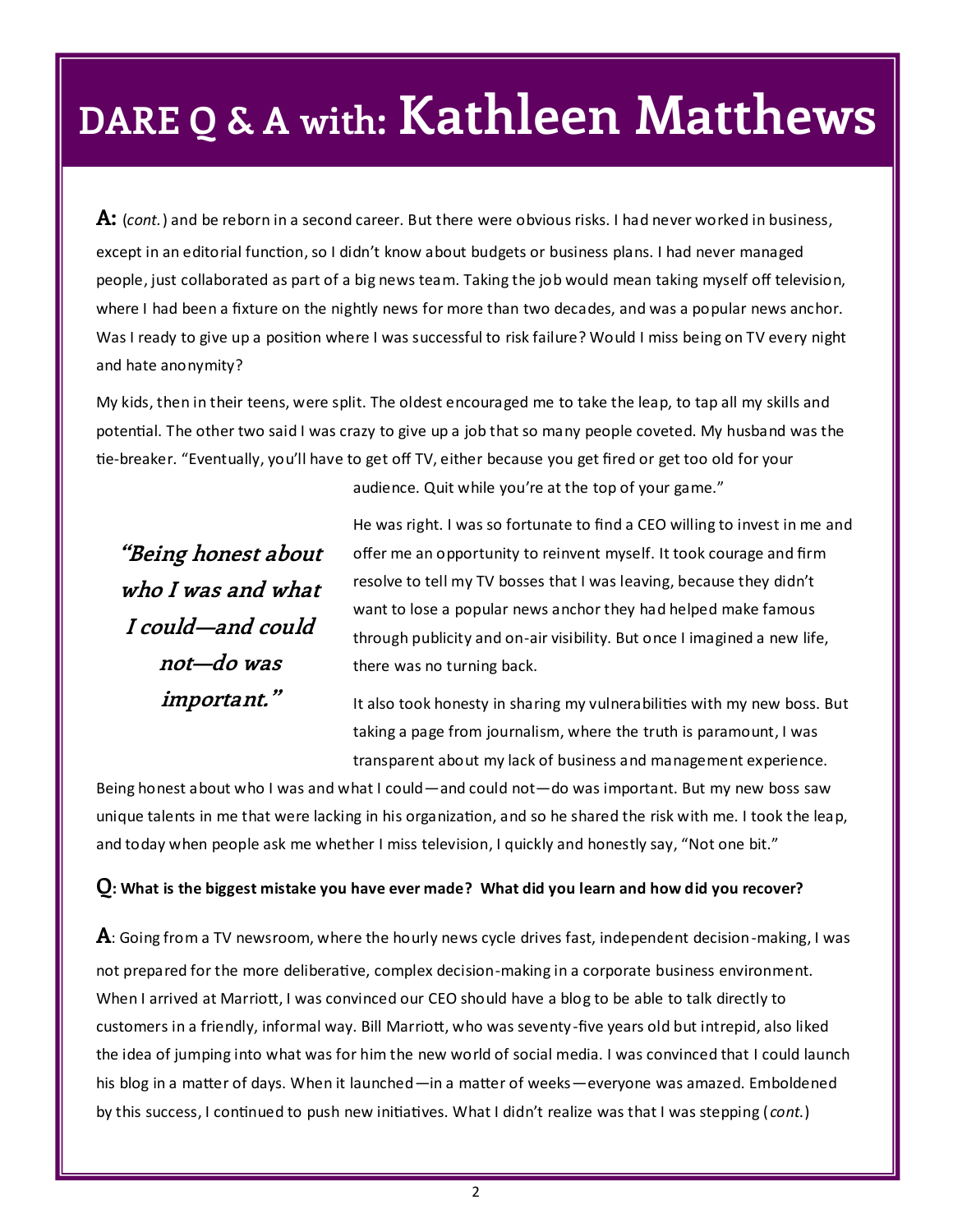**A:** (*cont.*) on toes. My agenda for change was not necessarily widely shared, and I didn't know the organization well enough to understand all the fiefdoms I should be visiting. Rather than enlisting allies for my initiatives, I alienated some senior executives, who, convinced I wouldn't last in the position, were determined to wait me out. Finally, I hit the wall and failed—for the first time in my career. I could not get an initiative through the organization. But I quickly realized my mistake, and I started working on the relationship building that I had been too busy to pursue when I first arrived at the company. Today, I better understand the importance of "friend-raising" when you want to get big things done in a corporation.

**Q: If you had a young woman you cared deeply about entering the workforce today, what single piece of advice would you have for her?**

**A:** My advice to my twenty-three-year-old daughter and to all young women entering the workforce is: "Know who you are and define your greater purpose in life."

In any job, you will be more successful if people see you as having passions beyond simple success. During my journalism career, my passions were for "telling the truth" and "the importance of an informed electorate." I would ask myself, "Why is it important for someone to know this information?" This fueled all my news reporting and made every story seem important to me and my audience.

**"Today, I better understand the importance of "friend-raising" when you want to get big things done in a corporation."**

Today, working for a global hotel company, my purpose beyond promoting Marriott's interests is to "share the rewards of travel, which have enriched my own life, with everyone I touch in the world." I believe that travel makes the world a better place because it enriches people's personal experience, helps open their minds, creates lots of jobs in the world through the travel and tourism industry, and in some aspirational way, may be the pathway to peace. Having this purpose makes every task and project seem important to me and fulfills a larger purpose than just helping Marriott be a successful business.

#### **Q: How did you make the leap from middle to senior management?**

**A:** In my TV career, I moved from production assistant, to writer, to producer, to reporter, to news anchor by working hard, focusing on the details, and being grateful for the team that helped me do my job every day. Being collegial and generous goes a long way toward building your network, recruiting allies, and helping you succeed. In my career as a hotel executive, I encourage other women to take on ( *cont.*)